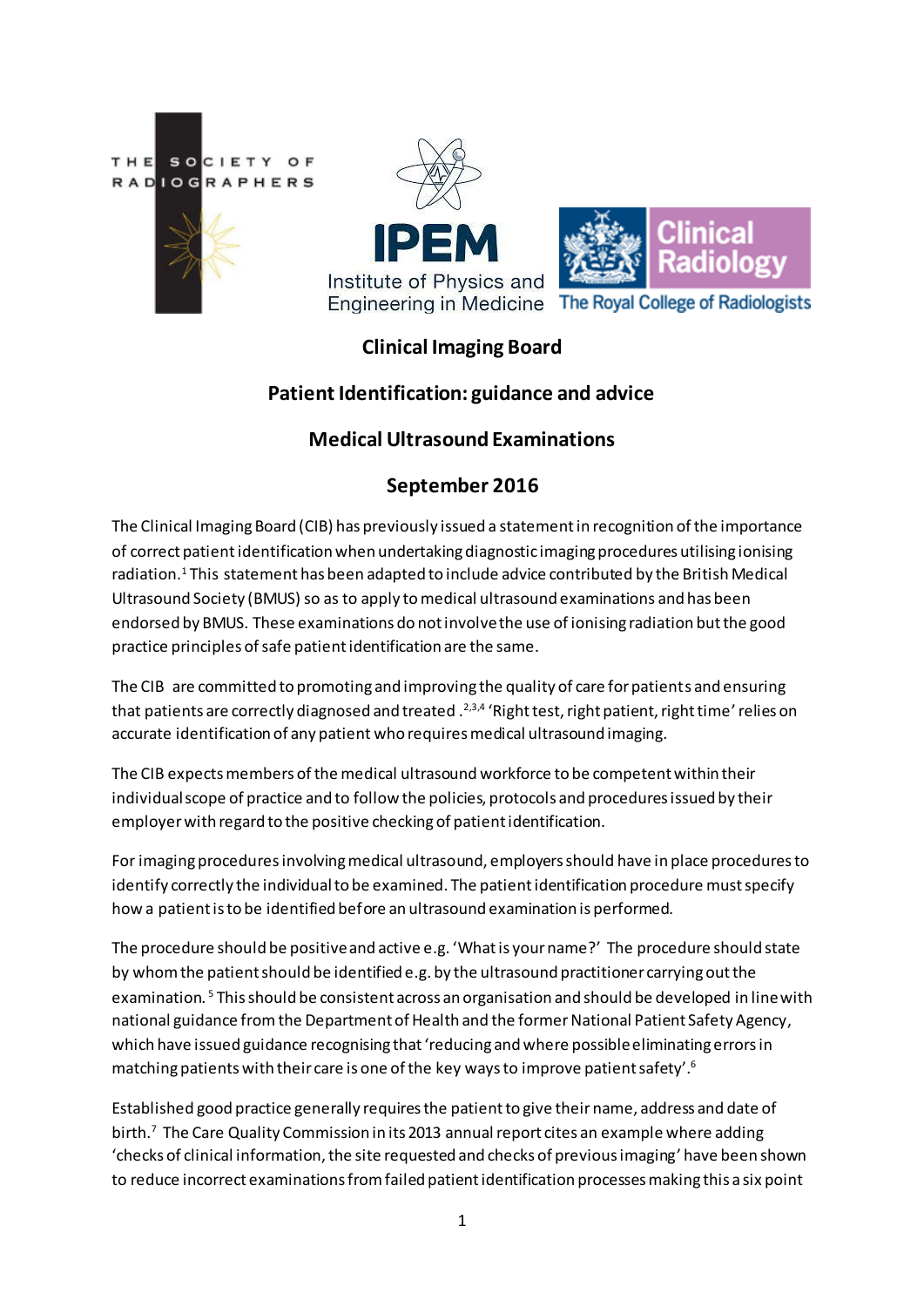check.<sup>8</sup> Where available, the ultrasound practitioner may be required to match details to wrist bands or use bar code/electronic tagging verification. The source document or record against which details are checked must be specified and this should be linked to the patient's NHS number <sup>9</sup>or other unique identifier, wherever possible. It is important that the staff member or ultrasound practitioner performing the patient identification check can be identified at a later date by a signature on the request form or more commonly froman electronic signature. If there are two individuals involved with the ultrasound examination the person responsible for the examination and report and the person performing the ID check must be clearly identifiable and their responsibilities agreed in advance. This should be described in the employer's protocols.

The employer should have clearly documented procedures in place for situations where patients are unable to respond actively to identifying questions. These may be patients with dementia, learning or sensory disabilities, those who are non-English speaking, those who are unconscious(including in the operating theatre), children, and unidentified patients involved in major accidents.

Employers and colleagues in the imaging workforce are recommended to review their practice and procedures in light of this guidance, and that contained in the CQC annual report, with a view to taking a risk-based approach to introducing checks additional to the patient ID procedure.

## **Recommendations**

Local procedures should include the following:

- 1. confirming name, address, date of birth
- 2. confirming timing, modality, site/laterality
- 3. checking against original (or scanned-in) request forms
- 4. checking previous imaging, where possible(at 'justification' and/or on date of examination)
- 5. enquiries of patients themselves
- 6. arrangements for ultrasound practitioners to check with referrer in cases of doubt: on the request form itself, or arising from inconsistencies from checks carried out
- 7. referrer checks of ID and previous imaging; referrer training on electronic requesting systems, including training in how to cancel requests made in error
- 8. arrangements for inpatients and admitted patients concerning fitting of a wrist-band  $^{10}$ (some organisations adopt a 'no wrist-band –no examination' policy) and arrangements on the ward for patients with similar or identical names where there may be potential for confusion, and whether there are any circumstances when sonographers can rely solely on ward staff to direct them to the intended patient
- 9. specific guidance for trainee sonographers and assistant practitioners.<sup>11</sup>

Safety guidelines relating to the possible effects of the ultrasound exposure itself can be found at <https://www.bmus.org/policies-statements-guidelines/safety-statements/>

Society and College of Radiographers and British Medical Ultrasound Society 'Pause and Check' posters are available to download vi[a http://www.sor.org/learning/document-library/have-you](http://www.sor.org/learning/document-library/have-you-paused-and-checked-ultrasound)[paused-and-checked-ultrasound](http://www.sor.org/learning/document-library/have-you-paused-and-checked-ultrasound) an[d https://www.bmus.org/pause-and-check/](https://www.bmus.org/pause-and-check/)

## **References**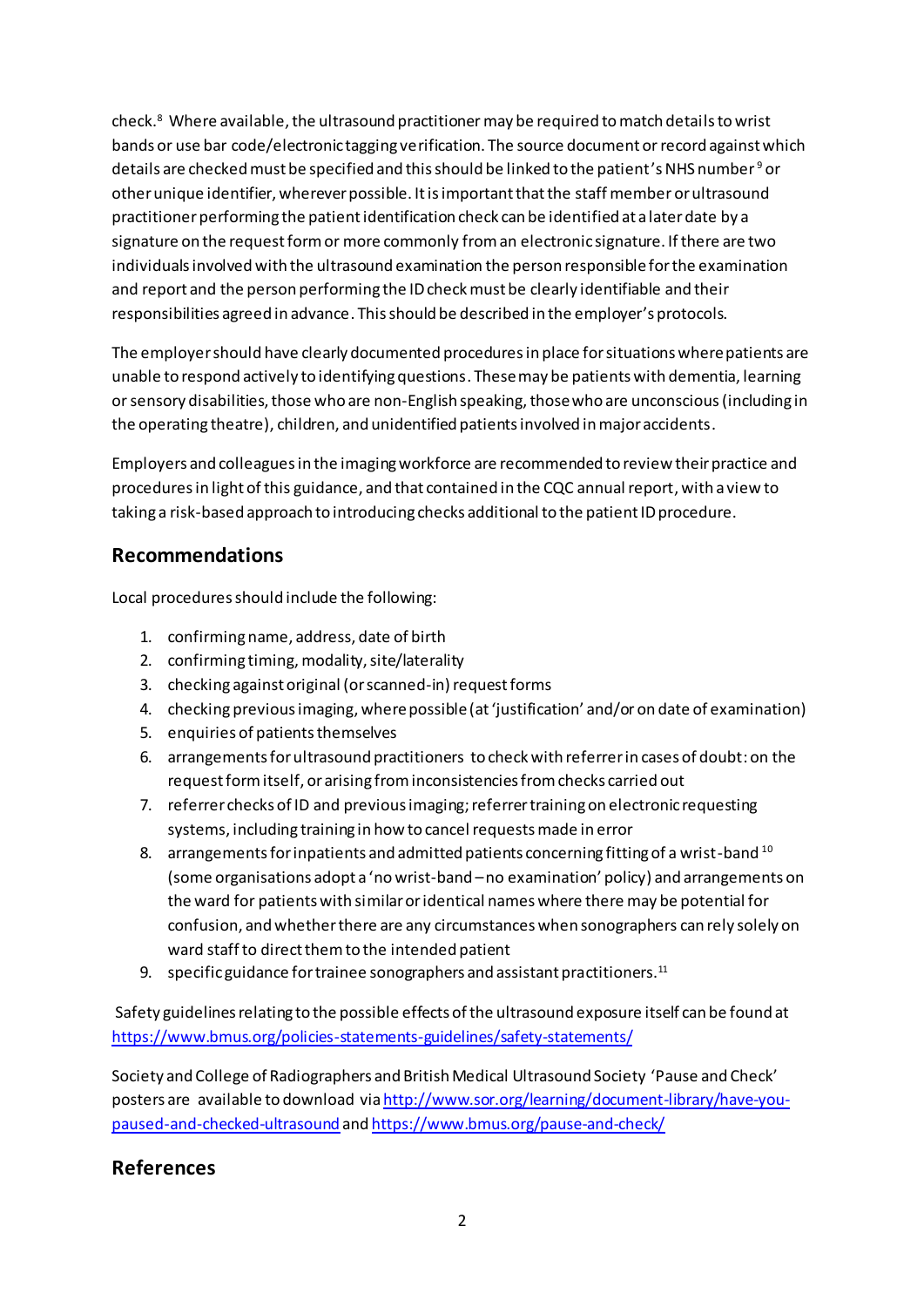**1. Clinical Imaging Board.** August 2015. Patient Identification: guidance and advice. [http://www.ipem.ac.uk/Portals/0/Documents/Partners/Clinical%20Imaging%20Board/Patient%20ID](http://www.ipem.ac.uk/Portals/0/Documents/Partners/Clinical%20Imaging%20Board/Patient%20ID%20guidance.pdf) [%20guidance.pdf](http://www.ipem.ac.uk/Portals/0/Documents/Partners/Clinical%20Imaging%20Board/Patient%20ID%20guidance.pdf)

**2. Royal College of Radiologists.** Strategy 2014-16. London: RCR, 2014 [https://www.rcr.ac.uk/sites/default/files/RCR%2814%292\\_Strategy2014-16.pdf](https://www.rcr.ac.uk/sites/default/files/RCR%2814%292_Strategy2014-16.pdf)

**3. Society and College of Radiographers.** Imaging and Radiotherapy Professionals at the Heart of a Healthier Nation The 2015-17 Strategy of the Society and College of Radiographers 2015-17 London: SCoR (2015)

[http://www.sor.org/system/files/article/201510/sor\\_strategy\\_document\\_a4.pdf](http://www.sor.org/system/files/article/201510/sor_strategy_document_a4.pdf)

**4. Institute of Physics and Engineering in Medicine.** About IPEM. [http://www.ipem.ac.uk?AboutIPEM.aspx](http://www.ipem.ac.uk/?AboutIPEM.aspx)

**5. Department of Health.** The Ionising Radiation {Medical Exposure} Regulations 2000 (IRMER) London: DH, 2012

[https://www.gov.uk/government/publications/the-ionising-radiation-medical-exposure-regulations-](https://www.gov.uk/government/publications/the-ionising-radiation-medical-exposure-regulations-2000)[2000](https://www.gov.uk/government/publications/the-ionising-radiation-medical-exposure-regulations-2000)

**6. National Patient Safety Agency. 2005.** Safer patient identification. [http://www.nrls.npsa.nhs.uk/resources/healthcare-setting/acute-](http://www.nrls.npsa.nhs.uk/resources/healthcare-setting/acute-hospital/?entryid45=59799&q=0%C2%ACpatient+identification%C2%AC.0236)

[hospital/?entryid45=59799&q=0%C2%ACpatient+identification%C2%AC.0236](http://www.nrls.npsa.nhs.uk/resources/healthcare-setting/acute-hospital/?entryid45=59799&q=0%C2%ACpatient+identification%C2%AC.0236)

**7. Society and College of Radiographers, British Institute of Radiology and Royal College of** 

**Radiologists.** A guide to understanding the implications of the Ionising Radiation {Medical Exposure} Regulations in diagnostic and interventional radiology. London: RCR, 2015 [https://www.rcr.ac.uk/publication/guide-understanding-implications-ionising-radiation-medical](https://www.rcr.ac.uk/publication/guide-understanding-implications-ionising-radiation-medical-exposure-regulations)[exposure-regulations](https://www.rcr.ac.uk/publication/guide-understanding-implications-ionising-radiation-medical-exposure-regulations)

**8. Care Quality Commission. 2014.** IR(ME)R annual report 2013. [http://www.cqc.org.uk/sites/default/files/20140721\\_irmer\\_annual\\_report\\_final.PDF](http://www.cqc.org.uk/sites/default/files/20140721_irmer_annual_report_final.PDF)

**9. National Patient Safety Agency. 2009.** Risks to patient safety of not using the NHS number as the national identifier for all patients.<http://www.nrls.npsa.nhs.uk/resources/?entryid45=61913>

**10. National Patient Safety Agency.** 2007. Standardising wristbands improves patient safety. <http://www.nrls.npsa.nhs.uk/resources/?entryid45=59824>

**11. Society and College of Radiographers.** Student radiographers and trainee assistant practitioners: verifying patient identification and seeking consent. London: SCoR, 2010 [http://www.sor.org/learning/document-library/student-radiographers-and-trainee-assistant](http://www.sor.org/learning/document-library/student-radiographers-and-trainee-assistant-practitioners-verifying-patient-identification-and)[practitioners-verifying-patient-identification-and](http://www.sor.org/learning/document-library/student-radiographers-and-trainee-assistant-practitioners-verifying-patient-identification-and)

**Glossary**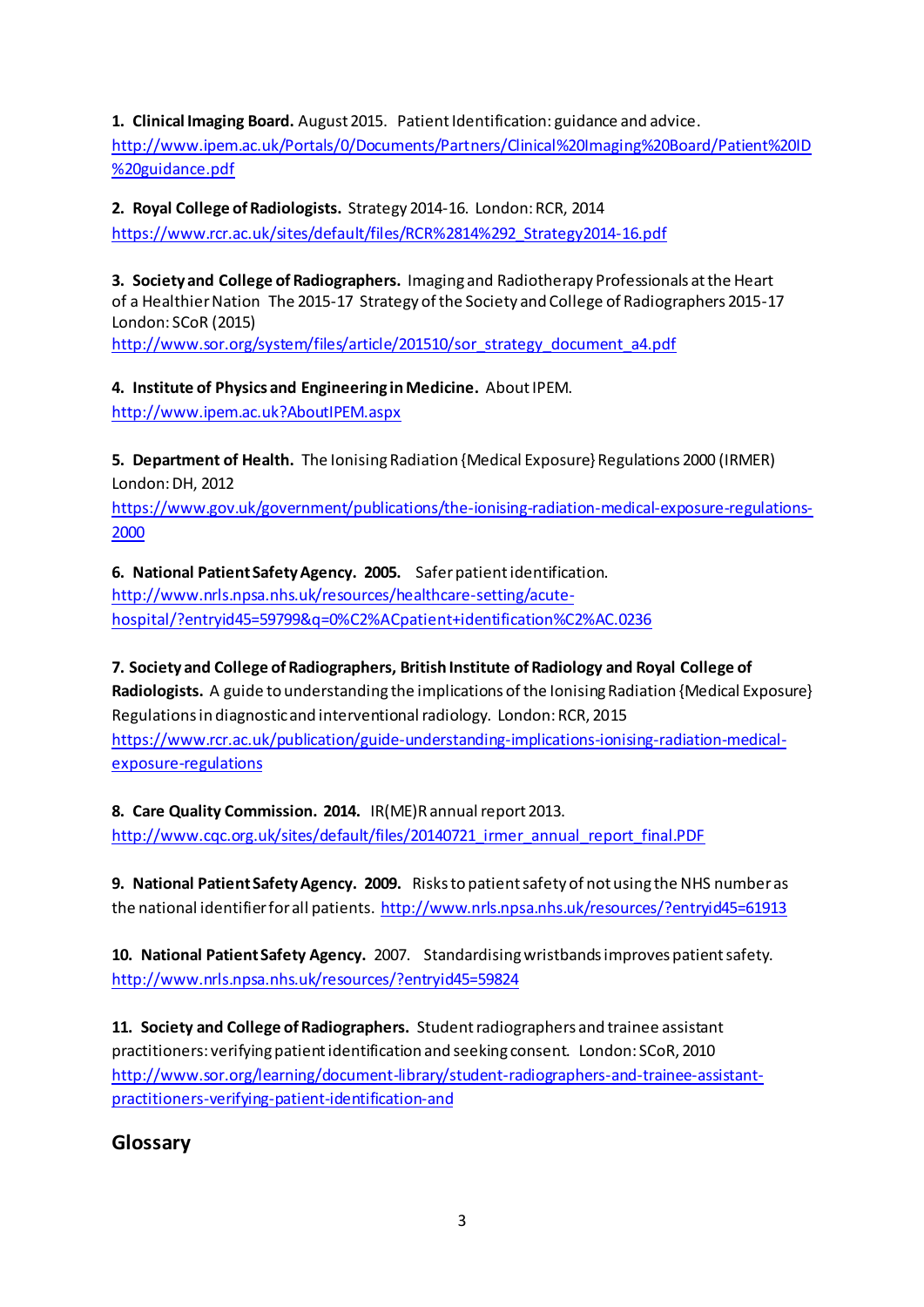#### **British Medical Ultrasound Society (BMUS)**

BMUS is a multi-disciplinary scientific organisation whose objectives include the maintenance of the highest standards of medical ultrasound provision. [www.bmus.org](http://www.bmus.org/)

### **Care Quality Commission (CQC)**

The independent regulator of health and social care in England [www.cqc.org.uk](http://www.cqc.org.uk/)

Equivalent regulatorsin the devolved countries are:

NHS Health Improvement Scotland : <http://www.healthcareimprovementscotland.org/> Health Care Inspectorate Wales:<http://hiw.org.uk/?skip=1&lang=en> The Regulation and Quality Improvement Authority[: http://www.rqia.org.uk/home/index.cfm](http://www.rqia.org.uk/home/index.cfm)

### **Clinical Imaging Board (CIB)**

This was established in 2013 by the Royal College of Radiologists, Society and College of Radiographers and the Institute of Physics in Engineering and Medicine to provide leadership on issues related to medical imaging.

**Royal College of Radiologists (RCR)** The Royal College of Radiologists leads, educates and supports doctors who are training and working in the specialties of clinical oncology and clinical radiology. <https://www.rcr.ac.uk/>

### **Society and College of Radiographers (SCoR)**

The Society and College of Radiographers is the trade union and professional body for radiographers and all non-medical members of the workforce in diagnostic imaging and therapy in the UK. [www.sor.org](http://www.sor.org/)

### **Institute of Physics in Engineering and Medicine (IPEM)**

IPEM is the learned society and professional organisation for physicists, clinical and biomedical engineers and technologists working in medicine and biology.<http://www.ipem.ac.uk/>

#### **National Patient Safety Agency (NPSA)**

A former arms-length body of the Department of Health. The NPSA led and contributed to improved, safe, patient care by informing, supporting and influencing organisations and people working in the health sector. From June 2012, key functions were transferred to the NHS Commissioning Board Special Health Authority.

#### **Ultrasound practitioner**

A healthcare professional who holds recognised qualifications in medical ultrasound and is able to competently perform ultrasound examinations falling within their personal scope of practice. The professional background of ultrasound practitioners is very varied and will include radiologists, radiographers, sonographers, midwives, physiotherapists, obstetricians, physicists and clinical scientists. (From the Glossary in RCR/SCoR Standards for the Provision of an Ultrasound Service, December 2014)

[https://www.rcr.ac.uk/sites/default/files/documents/BFCR%2814%2917\\_Standards\\_ultrasound.pdf](https://www.rcr.ac.uk/sites/default/files/documents/BFCR%2814%2917_Standards_ultrasound.pdf)